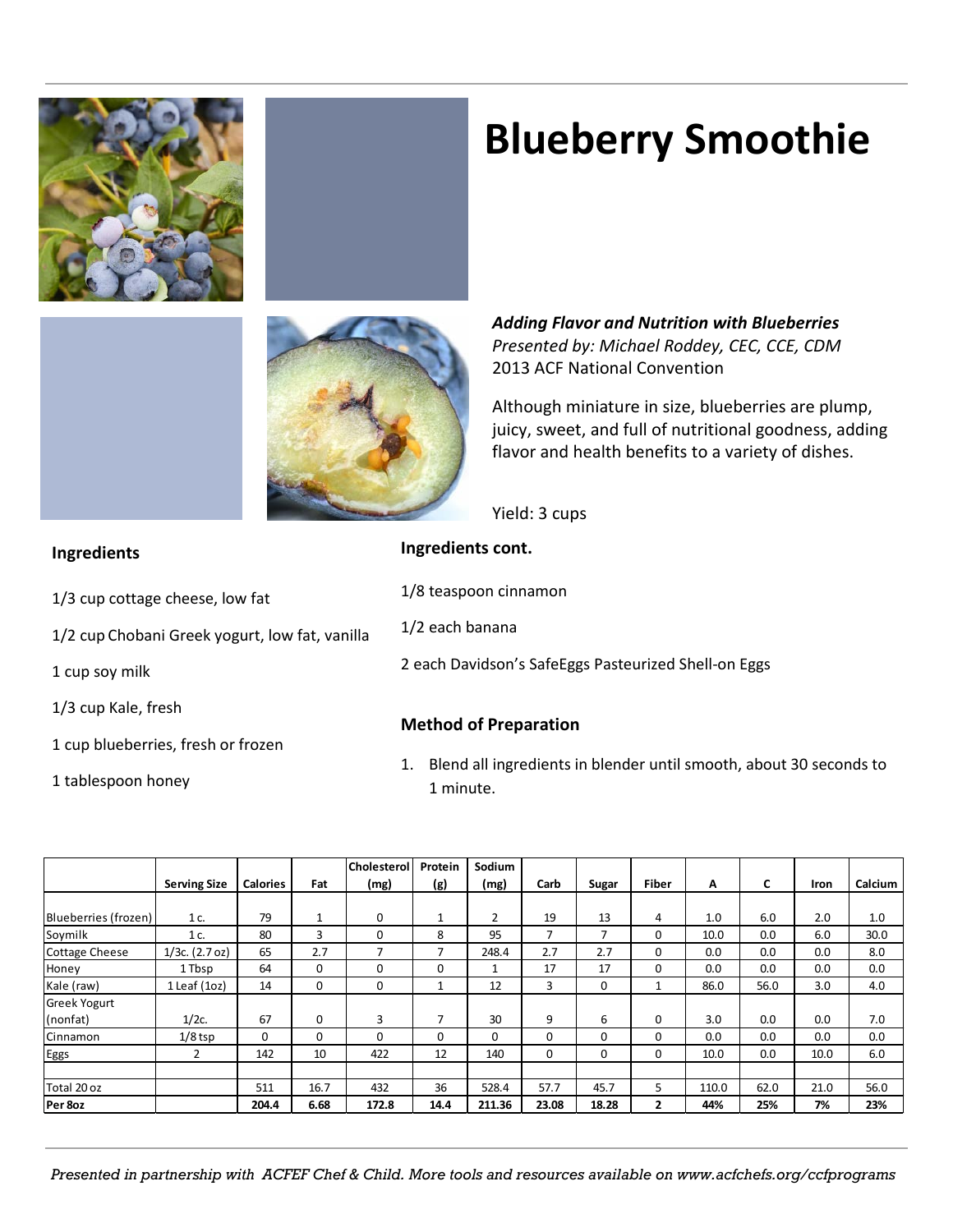

# **Alaskan Caesar Salad**

*Adding Flavor and Nutrition with Blueberries Presented by: Michael Roddey, CEC, CCE, CDM* 2013 ACF National Convention

Although miniature in size, blueberries are plump, juicy, sweet, and full of nutritional goodness, adding flavor and health benefits to a variety of dishes.

Yield: 4 salads

### **Method of Preparation**

- 1. Mash smoked salmon; add minced garlic, egg yolk, Dijon mustard and lemon juice.
- 2. Slowly drizzle in oil while whisking. When all incorporated, season with salt and pepper.
- 3. Toss Romaine lettuce with dressing to coat; add cheese, quinoa and berries. Serve immediately.

### **Ingredients**

- 1 pound Romaine lettuce, cut
- 1/2 cup blueberries, fresh or freeze-dried
- 1/2 cup rice oil
- Pinch of salt
- Pinch of pepper
- 1 tablespoon Parmesan cheese, shredded
- 1/4 each lemon
- 1 clove garlic, fresh
- 1 yolk Davidson's SafeEggs Pasteurized Shellon Eggs
- 2 ounces smoked salmon
- 1/4 tablespoon Dijon mustard
- 1/3 cup quinoa, red or black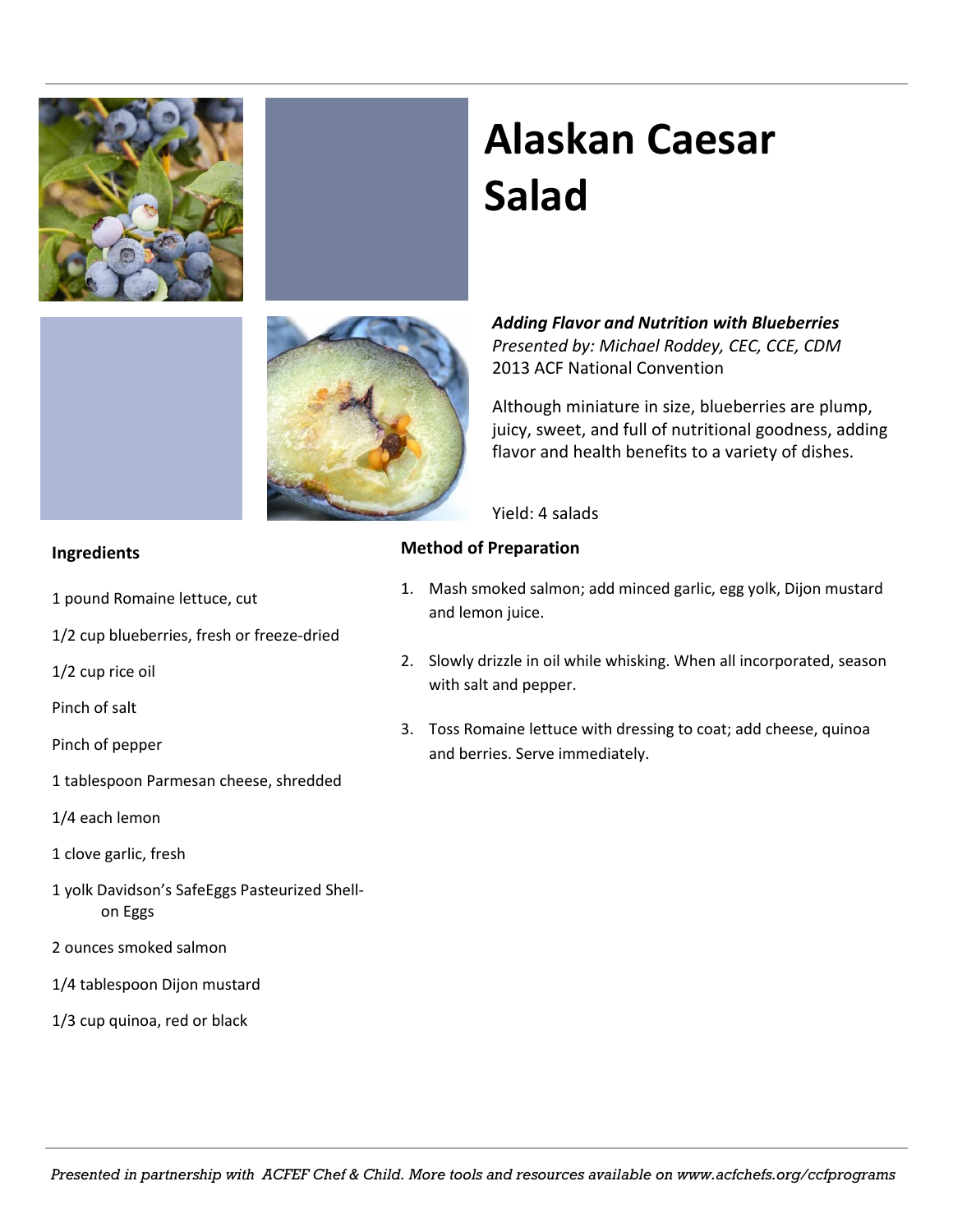

# **Blueberry Tortilla Pizza**



## *By: Michael A. Finch, CEC, ACE*

Yield: 1 serving

### **Ingredients**

- 1/2 cup ricotta or whipped cream cheese
- 1 tablespoon confectioner's sugar
- 1 pint fresh blueberries
- 1/2 cup sliced strawberries
- 1 10-inch flour tortilla
- 1 tablespoon melted butter
- 2 teaspoon cinnamon
- 1/4 cup shredded coconut

### **Method of Preparation**

- 1. Preheat oven to 400F.
- 2. In a small bowl, combine ricotta cheese with confectioner's sugar. Set aside.
- 3. In another bowl, combine blueberries and strawberries.
- 4. Place tortilla on ungreased baking sheet; brush with butter and sprinkle with cinnamon. Bake until lightly browned, about 3 minutes. Cool slightly.
- 5. Spread ricotta mixture on tortilla and top with blueberry mixture. Then, sprinkle with coconut.